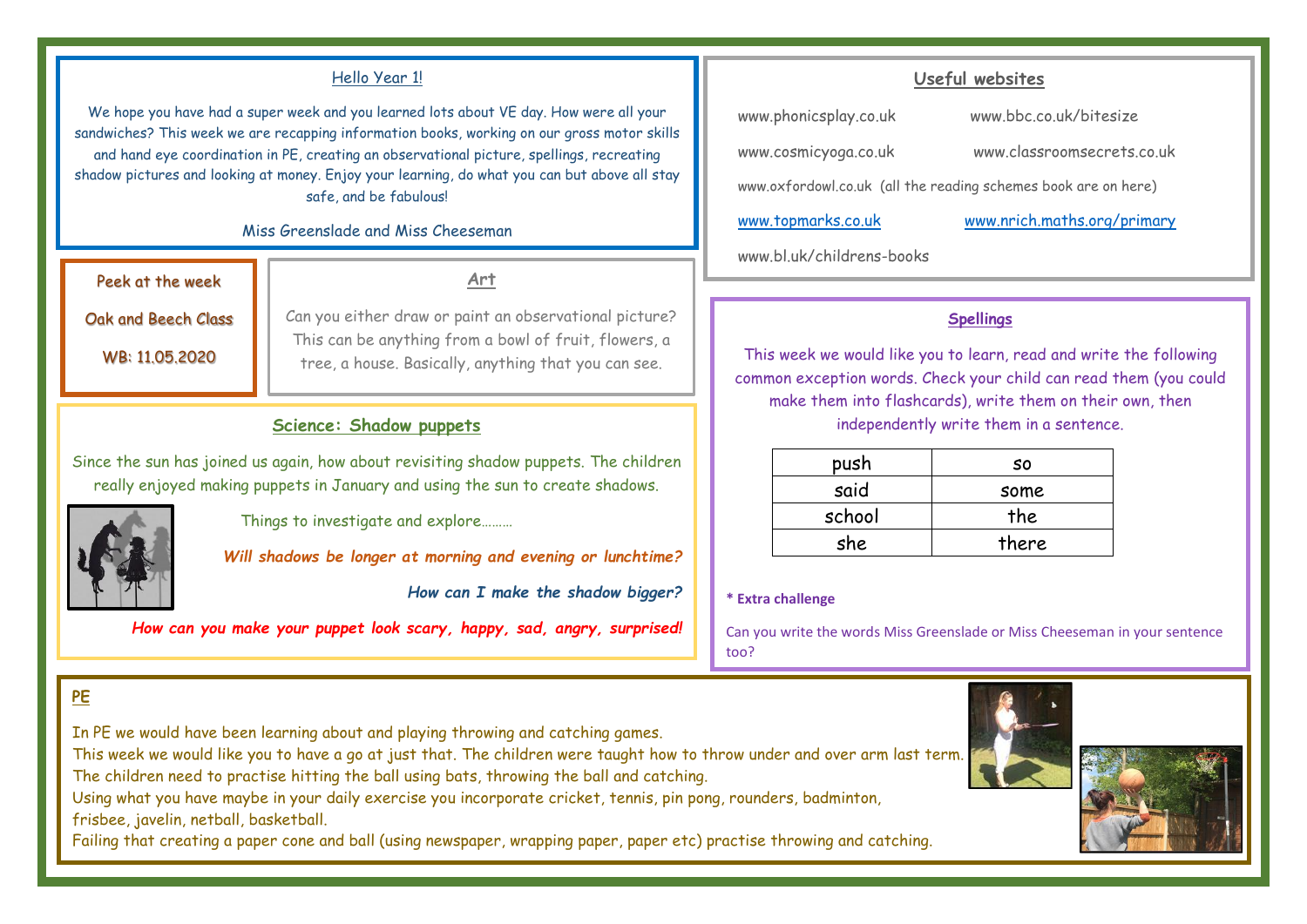Introduce all coins, discuss colour, shape, weight, numbers and words written on the coins. Obviously discuss the amount too.

Get children to order from smallest amount to largest amount and vice versa.

Ask children to make different amounts and the coins they could use to make that amount for example 15p =10p +5p or 5p+5p+5p = 15p

This can be as practical as you like, however, it is important the children are recording. It is also important children recognise they are using money, use the p sign or  $E$  sign

Record your calculations using a variety of ways:



Once your child has become confident have a go at the problem-solving activities.

# **Maths: Money**

# *Website to check out:*

There are lots of differentiated resources, games, activities and worksheets all around money on this website:

www.primaryresources.co.uk/maths/mathsD2.htm